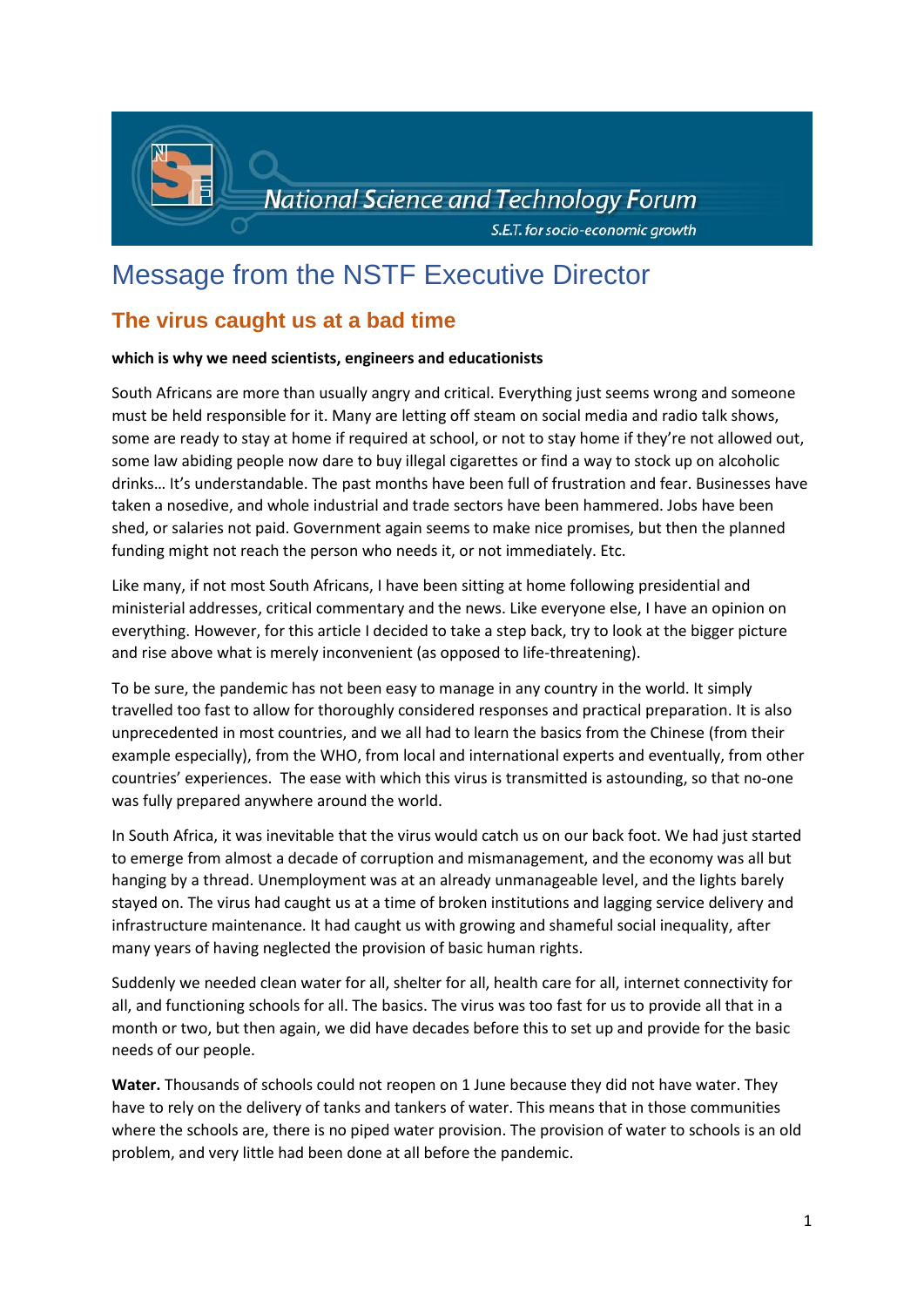**Health.** Our health system had been limping along for many years, with hope of first aid for the system having been abandoned long ago. Even TB protocols for health workers had not been formulated yet, although the intention to do so had been announced in 2017. See the beautifully written article by [Arne von Delft:](https://www.dailymaverick.co.za/article/2020-06-03-a-convenient-untruth-the-tb-proof-healthcare-worker/#gsc.tab=0) *A convenient untruth: The TB-proof healthcare worker*; published on 3 June 2020 in Daily Maverick. Those protocols would have been useful in the current epidemic.

**Schools.** Infrastructure provision and repair have been neglected for years. NGOs Section 27 and Equal Education have been pushing for these basics to be done, for years. Sanitation is notoriously part of the problem, with too many schools having to live daily with intolerable conditions. Overcrowded classrooms had been so much a part of education that it is difficult to imagine school without them. But now overcrowding is dangerous, and emergency measures have to be taken to bring an end, at all schools, to traditional overcrowding. Where are the extra school rooms? The teachers? Education cannot happen without teachers, no matter the state of textbooks, and tablets and connectivity, etc. Teachers are simply essential. But we have a historical shortage of teachers, and now we need more than we required before.

**Internet connectivity**. This has been dreamt of for years. Large numbers of South Africans do have smart cell phones, but data has always been too pricey. (I doubt whether that will change substantially enough to keep everyone connected after the pandemic crisis.) Provincial education departments have dreamt of free wifi for all schools, and tablets for all teachers and learners, and leapfrogging our education backlogs. Although there have been hopeful developments here and there in the country, we are still far from covering all teachers and learners with wifi. This is not as old a problem as all the others, but providing wifi access would enable so much else, and allow education to improve much faster. It would also have been of invaluable assistance in the present circumstances.

**Security.** Tragically, the greatest failure of the lockdown strategy has been the failure to curb police or SANDF brutality. Eleven people have been killed at the hands of the security forces during lockdown, and citizens have been intimidated and humiliated. Almost a quarter of a million people have been arrested for lockdown infringements. Again, we were not prepared. Security forces have to be trained well to work with civilians. There already was a high degree of traumatisation in our society, together with the high crime rate. The security forces are not being well taken care of, nor kept under control.

Even if there had been certainty at the start of January that the virus would arrive on South African flights from overseas, we would still not have had enough time to prepare. It has barely been five months…

No doubt there will be many years hereafter of studying the data, and analysing the policy decisions, and changes brought about, challenges, failures, successes and innovations of this time that we are living through.

#### **Complexity**

No matter where you look in the world, the pandemic is interwoven with complexity in societies, and between them. Each country has its own set of complexities. The pandemic has posed a truly wicked problem to all governments, the kind of problem that can never really be solved. Everyone is longing for a vaccine, because then we might conceivably go back to the 'normality' we knew as recent as last year. But the experts have said (including Prof Salim Abdool Karim) that the virus will probably live among us for years.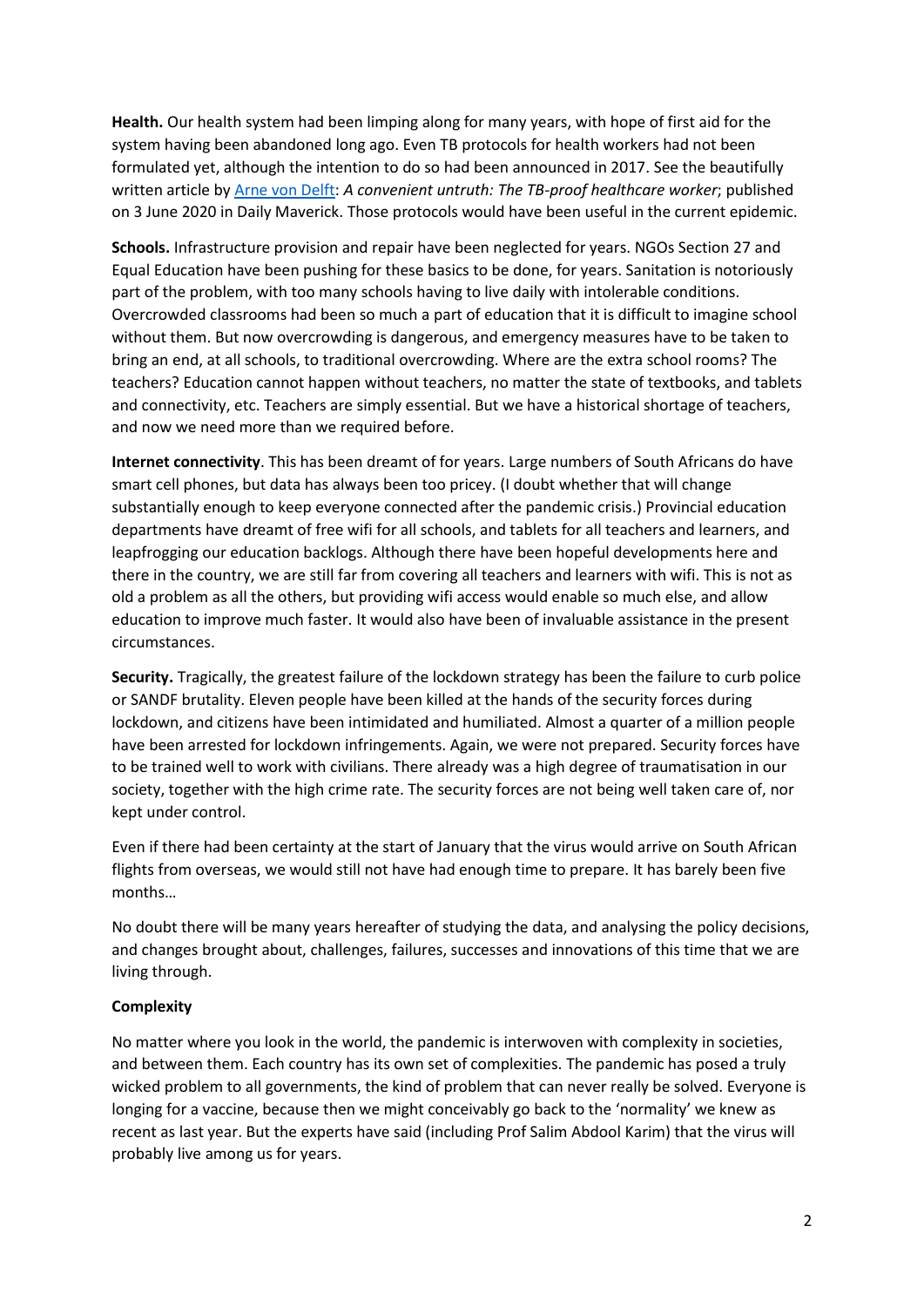Modelling can be used as a tool to describe complexity, possibly to better understand phenomena and to predict the future. Modelling economic trends with a view to predicting the future value of commodities and various indicators, is a well established practice and skill. Modelling complex phenomena with various factors and parameters, to predict a variety of future outcomes, is nothing new. However, it is not a perfect predictor at all. At best the models can help to discern and understand the trends, but the more complex the sets of interactions among the various factors are, the less reliable are the predictions.

See the Report on behalf of the South African COVID-19 Modelling Consortium: *[Estimating cases for](https://www.nicd.ac.za/wp-content/uploads/2020/05/SACovidModellingReport_ProvincialLongTermProjections_Final.pdf)  [COVID-19 in South Africa](https://www.nicd.ac.za/wp-content/uploads/2020/05/SACovidModellingReport_ProvincialLongTermProjections_Final.pdf) - Long-term provincial projections* (Report Update: 6 May 2020).

#### **Can scientists help?**

Yes, they can. They not only have useful specialist knowledge, but also logical minds.

Under these conditions, what does a scientific response look like? There probably is no such thing. There has not been enough time to do the necessary research. It usually takes years to do proper and reliable research. We could expect government to listen to what our scientists say. In particular, our scientists have much experience of the HIV virus and malaria, and TB, and could give advice within the limitations of the similarities of these epidemics with the SARS CoV2. Which they have.

The government has been listening to our scientists who are knowledgeable in these areas. It has acknowledged that scientific advice is crucial and has not dismissed the evidence just for being inconvenient. We can be proud of our government in this respect.

[Glenda Gray's opinion](https://www.news24.com/news24/SouthAfrica/News/dr-glenda-gray-there-are-dynamics-about-the-coronavirus-that-we-dont-know-20200418), explained to News24 on 18 April, was that scientific approaches were being taken to tackle Covid-19 at the time. She also said that South Africa's response has largely been evidence-led during a time when there simply is not enough evidence. South Africa has already accomplished ground breaking advancement, including sequencing six genomes of Covid-19, which is a reflection of the top-class scientists in our country.

"Our scientific contribution, our understanding of the immune system and virology, and the fact that our HIV scientists are poised to respond and are responding in a wonderful way, is good for our country," Gray said.

The [ASSAf](https://www.assaf.org.za/) Council issued [a statement](https://www.assaf.org.za/index.php/news/626-public-statement-on-covid19) on 18 May:

"First, it is crucial that the National Coronavirus Command Council, and the structures reporting to it, such as the Ministerial Advisory Committee on COVID-19, include in its advisory bodies scientists from a much broader range of disciplines. While it is important to have epidemiologists, vaccinologists and infectious disease experts on these bodies, we believe that the pandemic is not simply a medical problem but a social problem as well. This means that social scientists and humanities scholars should also form part of these advisory structures.

"… while it is understandable that the work of the National Coronavirus Command Council deals with managing the immediate crisis, it is not too soon for a broad range of scientific advice to be drawn on to address urgent concerns such as the future of the economy, business, education, human settlements, the environment and, of course, health care reform. The novel coronavirus has laid bare the deep inequalities in our society. We dare not reset as a country without addressing the dangerous fault lines exposed by the pandemic.

"In conclusion, there is an indispensable connection between science and the public trust. In the face of a pandemic, with all the fear and uncertainty of a novel virus, the credibility of governmental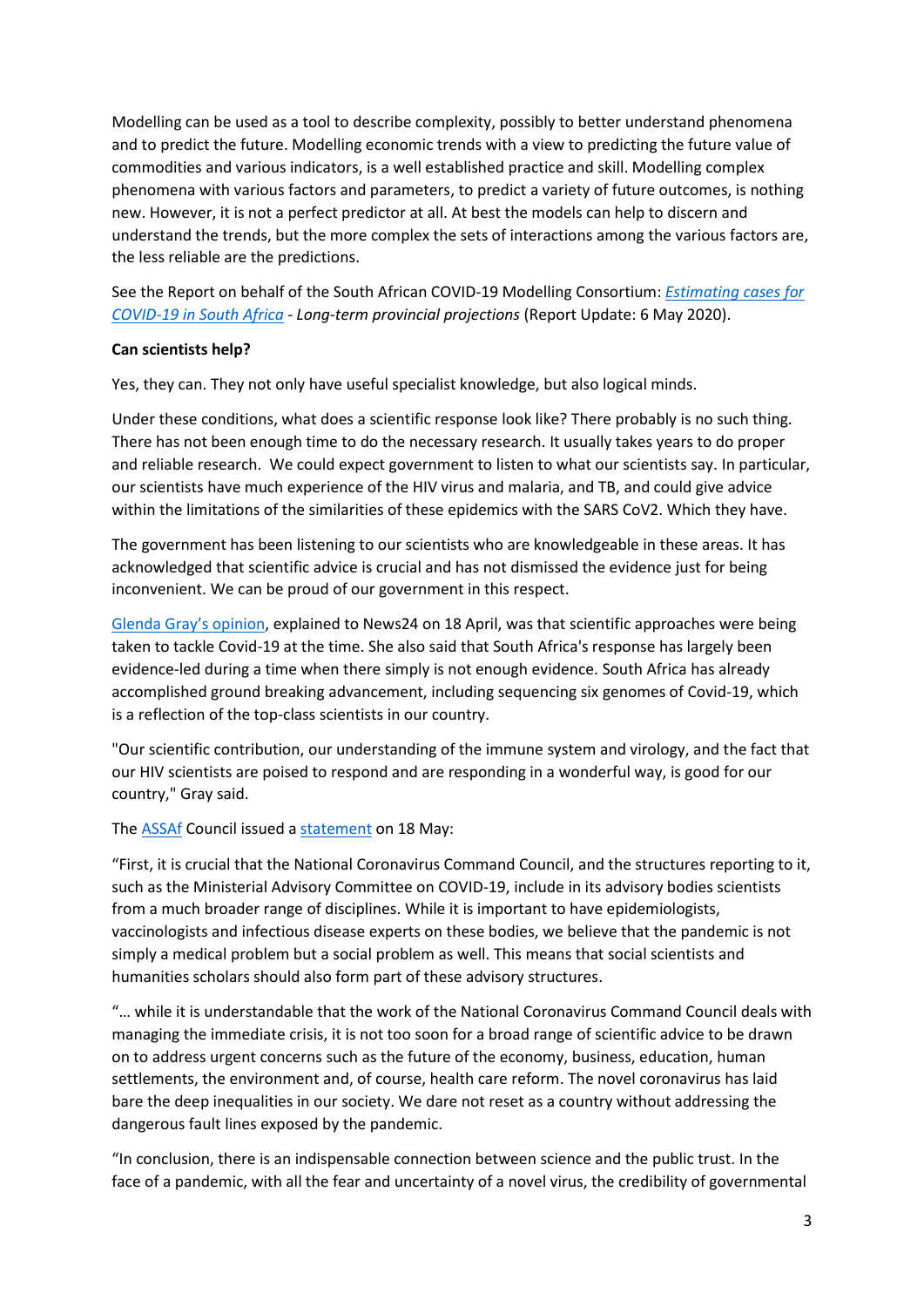authority depends more than usual on winning the trust of the public. And there is no better way of maintaining that public trust than by speaking with one voice on the authority of evidence-based science and employing remedies in the pandemic that uphold the values of our Constitution."

Scientists in a variety of disciplines can certainly help by sharing their knowledge and insights and through ongoing research, but the scientists cannot make the decisions. It is for the political leaders to take scientific evidence on board while they consider and weigh up a multitude of considerations – political, social, economic, etc. Often at NSTF discussion forums, we have heard how it is crucial for a variety of role players to collaborate if science is to benefit people. This is such a situation. The scientists cannot be the decision makers, and the decision makers are not scientists. It is only by working closely together that they can produce outcomes that are credible, useful, practical, and that solve the problems at hand.

However there are another two types of experts that are essential in providing advice to cabinet:

**Educationists.** Another group of experts that must be included in advisory panels, are educationists. The problems that have beset education under the pandemic and its lockdown can only be solved with scholarly advice as well as a variety of practical professionals. These must include e-learning specialists. Now more than ever, we cannot hope to solve the problems of education without rolling out computer hardware (in whatever form) and wifi access.

**Engineers.** Because of the complexity of our country and the historical factors described above, other types of experts are also required to guide us through these stormy times. The knowledge and experience of engineers are essential for most large scale projects or interventions. Importantly, they can tell government when certain things will definitely not work – like piping water to schools that are currently without, in a short period of time like two or three weeks (in time for those schools to open on 1 June). No matter how much political weight and persuasive language is used to get them to do miracles, the engineers will tell you when it is simply impossible, and suggest more feasible ways of achieving what has to be done. I urge the ministers to form advisory committees that include engineers of a relevant branch of engineering.



#### **What does it mean to be scientific?**

(The graphic was found on Pinterest without attribution.)